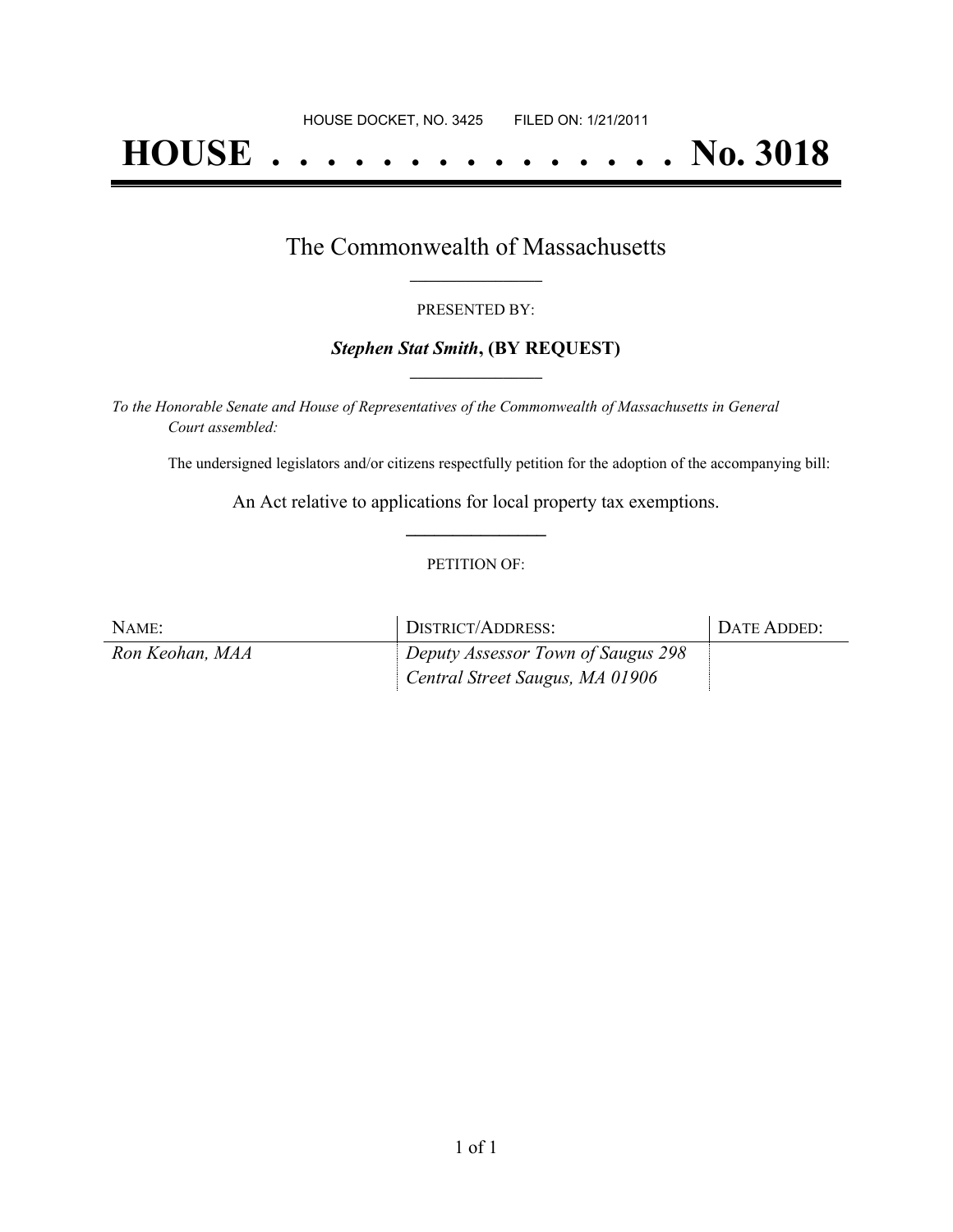By Mr. Smith of Everett (by request), a petition (accompanied by bill, House, No. 3018) of Ron Keohan relative to applications for local property tax exemptions. Revenue.

## The Commonwealth of Massachusetts

**\_\_\_\_\_\_\_\_\_\_\_\_\_\_\_ In the Year Two Thousand Eleven \_\_\_\_\_\_\_\_\_\_\_\_\_\_\_**

An Act relative to applications for local property tax exemptions.

Be it enacted by the Senate and House of Representatives in General Court assembled, and by the authority *of the same, as follows:*

| SECTION 1. Chapter 59 of the General Laws is hereby amended by striking out section             |
|-------------------------------------------------------------------------------------------------|
| 29, as amended by section 44 of chapter 188 of the acts of 2010, and inserting in place thereof |
| the following section:-                                                                         |

 Section 29. Assessors before making an assessment shall give seasonable notice thereof to all persons subject to taxation on January 1 in their respective towns. Such notice shall be posted in one or more public places in each town, or shall be given in some other sufficient manner, and shall require the said persons to bring into the assessors, on or before March 1 following, unless the assessors for cause shown extend the time to a reasonable later time but in no event later than the last day for filing an application for abatement of the tax for the fiscal year to which the filing relates, in case of residents a true list, containing the items required by the commissioner in the form prescribed by him under section 5 of chapter 58 of all their personal estate not exempt from taxation, except intangible property the income of which is included in a return filed the same year in accordance with sections 22 to 25, inclusive, of